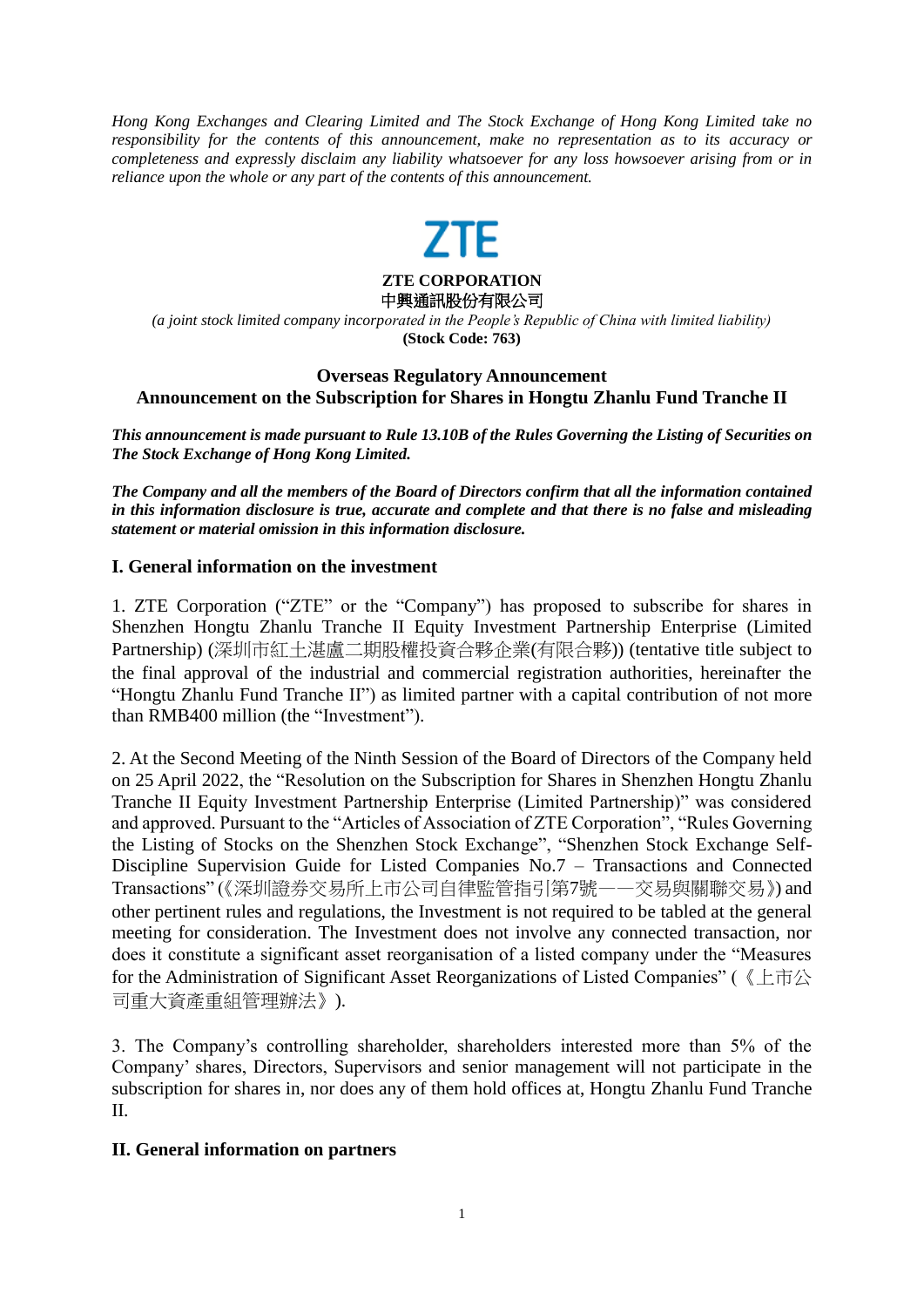# **(I) Huizhou Hongtu Investment Management Company Limited ("Huizhou Hongtu")**

1. Name of company: Huizhou Hongtu Investment Management Company Limited (惠州紅土 投資管理有限公司)

2. Date of incorporation: 1 July 2013

3. Registered address: No. 1605, Unit 1, Huamao Building, No. 7 Wenchang Road I, Jiangbei, Huizhou

4. Registered capital: RMB20 million

5. Legal representative: Li Shouyu (李守宇)

6. Shareholding structure: 100% held by Shenzhen Capital Group Hongtu Private Equity Investment Fund Management (Shenzhen) Company Limited (深創投紅土私募股權投資基 金管理 (深圳) 有限公司)

7. Scope of operations: venture investment; venture investment agent on behalf of other entities such as venture investment enterprises or individuals; venture investment consultation; provision of venture management service to venture enterprises. (including projects requiring pre-approval and subject to prohibition under laws, administrative regulations and State Council decisions; projects of which operation require certain qualifications shall be operated on the basis of valid certificates for such qualifications) (projects requiring approval in accordance with the law shall not commence operations unless duly approved by relevant authorities)

8. Registration details: Huizhou Hongtu is the fund manager and has completed the registration of private fund manager in Asset Management Association of China. The registration number is P1009290.

#### **(II) Shenzhen Capital Group Company Limited ("Shenzhen Capital")**

1. Name of company: Shenzhen Capital Group Company Limited

2. Date of incorporation: 25 August 1999

3. Registered address: Zone B, Level 11, Investment Building, 4009 Shennan Avenue, Futian District, Shenzhen

4. Registered capital: RMB10 billion

5. Legal representative: Ni Zewang (倪澤望)

6. Shareholding structure: Shenzhen Municipal People's Government State-owned Assets Supervision and Administration Commission holds 28.1952% of shares, Shenzhen Xinghe Real Estate Development Company Limited(深圳市星河房地產開發有限公司) holds 20.0001% of shares, Shenzhen Capital Holdings Co.,Ltd. holds 12.7931% of shares, ZTE Corporation holds 0.2334% of shares, and other shareholders hold 38.7782% of shares in total.

7. Scope of operations: venture investment; venture investment agent on behalf of other entities such as venture investment enterprises or individuals; venture investment consultation; provision of venture management service to venture enterprises; participation in the establishment of venture investment enterprises and venture investment management and advisory institutions; equity investment; investment in equity investment funds; equity investment fund management, entrusted management of investment fund (subject to prohibition from securities investment; investing activities by way of fund raising through public issuance; and management of publicly issued funds); entrusted asset management, investment management (subject to prohibition from trust, financial asset management, securities asset management and other restricted items); investment consultation (projects requiring approval in accordance with the law, administrative regulations and State Council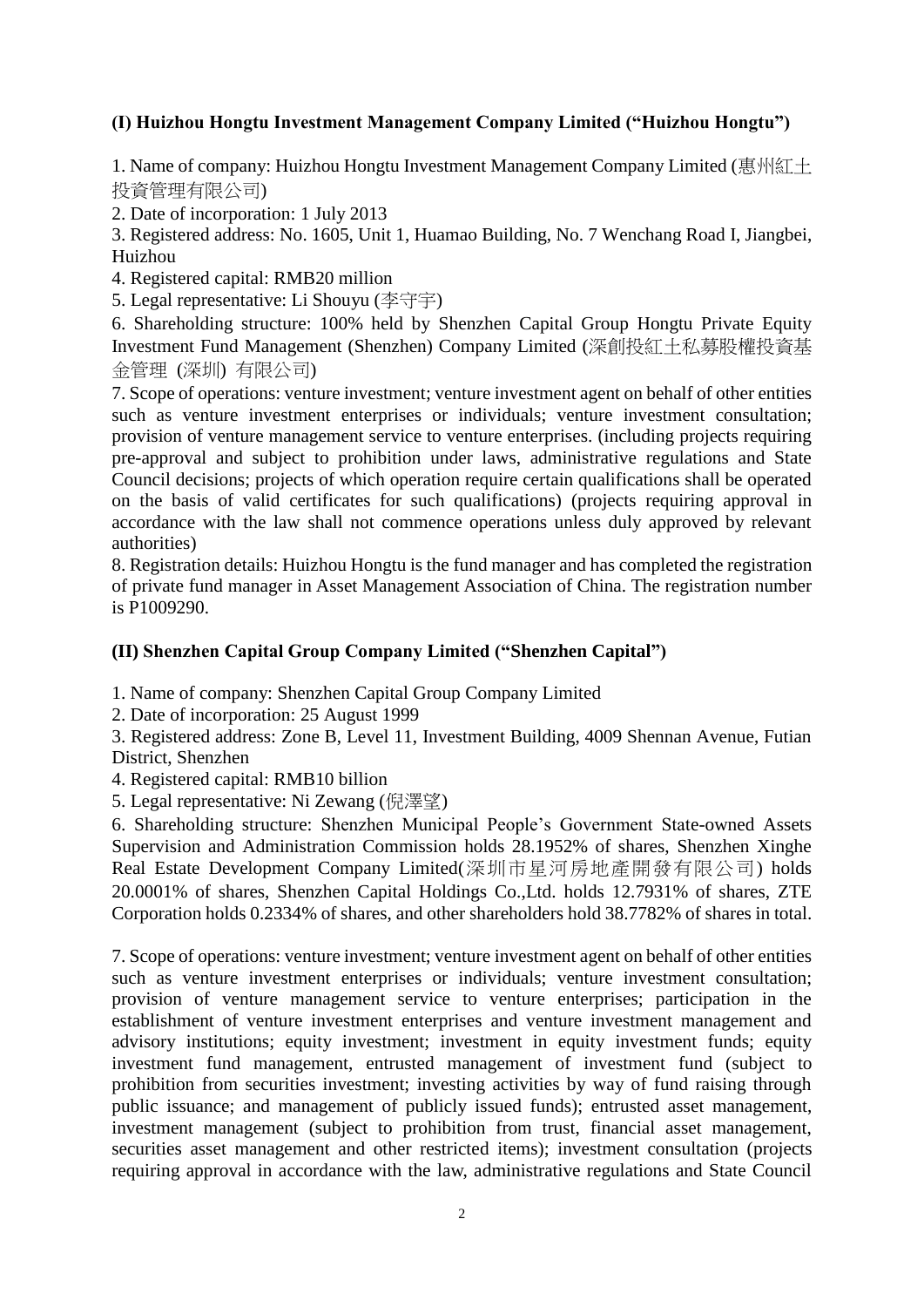decisions shall not commence operations unless relevant approval documents have been obtained in accordance with the law); corporate management consultation; corporate management planning; market-making on NEEQ; real estate property development and operation on land sites with legally acquired rights of use.

Huizhou Hongtu, an indirect wholly-owned subsidiary of Shenzhen Capital, is the manager of Hongtu Zhanlu Fund Tranche II. Huizhou Hongtu is a concerted party of Shenzhen Capital. Neither Huizhou Hongtu nor Shenzhen Capital is a discredited party subject to enforced actions. ZTE holds 0.2334% equity interests in Shenzhen Capital. Neither Huizhou Hongtu nor Shenzhen Capital is related to, or a party to arrangements of interests with, the controlling shareholder, Directors, Supervisors and senior management of the Company, and does not directly or indirectly hold any shares of the Company.

# **III. Information on Hongtu Zhanlu Fund Tranche II**

**1. Name of fund:** Shenzhen Hongtu Zhanlu Equity Investment Partnership Enterprise (Limited Partnership) Tranche II (tentative title subject to the final approval of the industrial and commercial registration authorities)

**2. Size of fund and method and schedule of capital contribution:** the fund size shall be not more than RMB1,000 million (subject to the finalised amount of proceeds raised).

(1) The initial issue amount shall be RMB300 million. Huizhou Hongtu, Shenzhen Capital and ZTE shall jointly contribute capital of RMB300 million in cash. The respective amounts of capital to be contributed by the partners are set out in the following table:

|                                                         |                                        |                         | RMB: 100 million                      |
|---------------------------------------------------------|----------------------------------------|-------------------------|---------------------------------------|
| Name of partner                                         | Corporate type                         | Capital<br>contribution | Percentage of<br>capital contribution |
| Huizhou Hongtu Investment<br>Management Company Limited | General partner / executive<br>partner | 0.2                     | 6.6667%                               |
| Shenzhen Capital Group<br>Company Limited               | Limited partner                        | 1.8                     | 60.00%                                |
| <b>ZTE</b> Corporation                                  | Limited partner                        | 1.0                     | 33.3333%                              |
| <b>Total</b>                                            |                                        | 3.0                     | 100.00%                               |

(2) The 6-month period following the first closing date (the effective date for the partnership agreement or other date determined by the general partner) shall be the subsequent subscription period, during which new limited partners and existing limited partners may participate in the capital contribution, until the total contributed capital of the partnership enterprise reaches RMB1,000 million. The total amount of capital contribution to be made by ZTE shall be not more than RMB400 million, for a capital contribution ratio not exceeding 40%.

Each partner shall pay the capital in accordance with the agreement and the notice for the payment of capital contributions issued by the general partner.

**3. Organisation of the fund**: Hongtu Zhanlu Fund Tranche II shall be in the form of limited partnership and established under the Law of the People's Republic of China on Partnership Enterprises and other pertinent laws and regulations.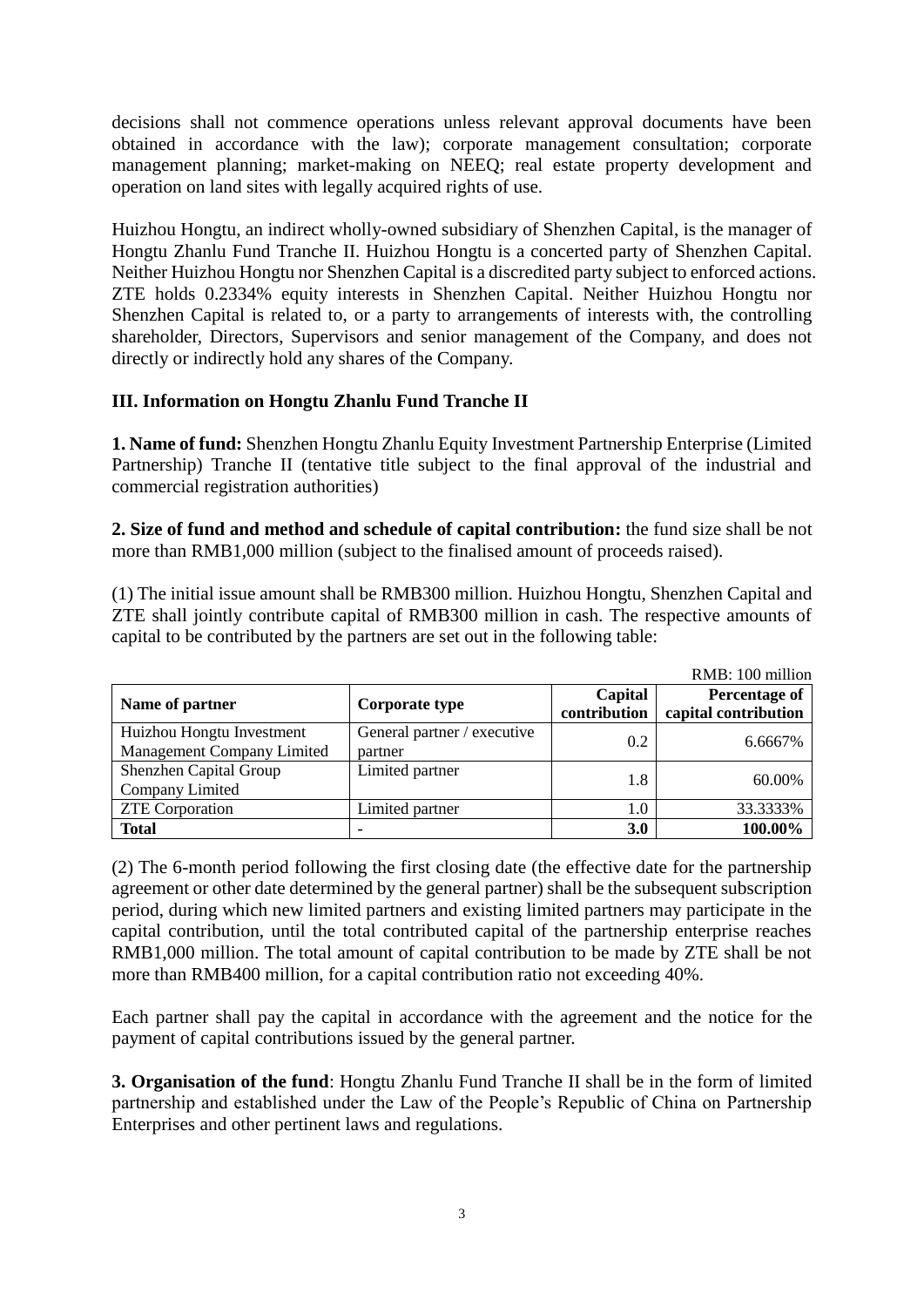**4. Duration**: The partnership enterprise shall operate for a period of 6 years, including an investment period of 3 years and a withdrawal period. The general partner may extend, at its discretion, the period of operation for a maximum of not more than one year; further extensions shall require the unanimous approval of all partners.

**5. Investment direction:** Hongtu Zhanlu Fund Tranche II shall mainly invest in projects in the growth stage, and shall be focused on ICT enterprises in growth stage.

#### **6. Other than cash management, the fund shall not engage in the following investment activities:**

(1) Publicly listed tradable securities, futures, options, forward contracts, securities investment funds, corporate bonds, trust products, insurance plans, entrusted fund management and other financial derivatives (save for the following: i. securities transactions which might occur in connection with withdrawal of the partnership enterprise from investment portfolios; ii. investment in equity interests in companies listed and traded on NEEQ and various regional equity exchanges, investment in the non-public issuance of shares of listed companies, transfer through block trade or agreement, securities trading conducted to facilitate the privatisation of a listed company, purchase of shares in listed companies through participation in the strategic placing of listed companies, new issue by way of private placing and other means permitted under PRC laws and by relevant securities regulatory authorities and entrusted management;

(2) Loans, entrusted loans or call loans provided to any third parties guarantee (save for debt investment provided for under the partnership agreement);

(3) Sponsorships and donations to any third parties (save for charitable donations approved by way of unanimous consent at the partners' meeting);

(4) Acceptance or disguised acceptance of public deposits;

(5) Guarantees, mortgage or real estate business (including the purchase of properties for selfuse);

(6) Issue of trust or collective wealth management products for the raising of funds;

(7) External investments that might incur unlimited liability or unlimited joint liability for the partnership enterprise;

(8) Real estate business and businesses restricted under national policies;

(9) Activities involving loan disguised as share subscription that effectively increase the debt of the government;

(10) Other businesses prohibited under applicable laws;

(11) Unless unanimously approved at the partners' meeting, the partnership enterprise shall not borrow any financing debt as a borrower;

(12) Unless unanimously approved at the partners' meeting, the partnership enterprise shall not provide guarantees to third parties.

**7. Fund management mode:** Hongtu Zhanlu Fund Tranche II shall establish an investment decision committee (the "Investment Committee"). The general partner and manager has agreed to delegate decision making in respect of matters such as investment and withdrawal from investment by the partnership enterprise. The Investment Committee shall comprise 5 members, 3 of which shall be designated and appointed by the general partner, 1 by ZTE and 1 of which shall be designated and appointed by the subsequent limited partner and by the general partner on a temporary basis during the subsequent subscription period, provided if the limited partner waives its right to designate and appoint a committee member in future, such member shall be designated and appointed by the general partner. The directors and senior management of the general partner and / or connected parties may concurrently serve as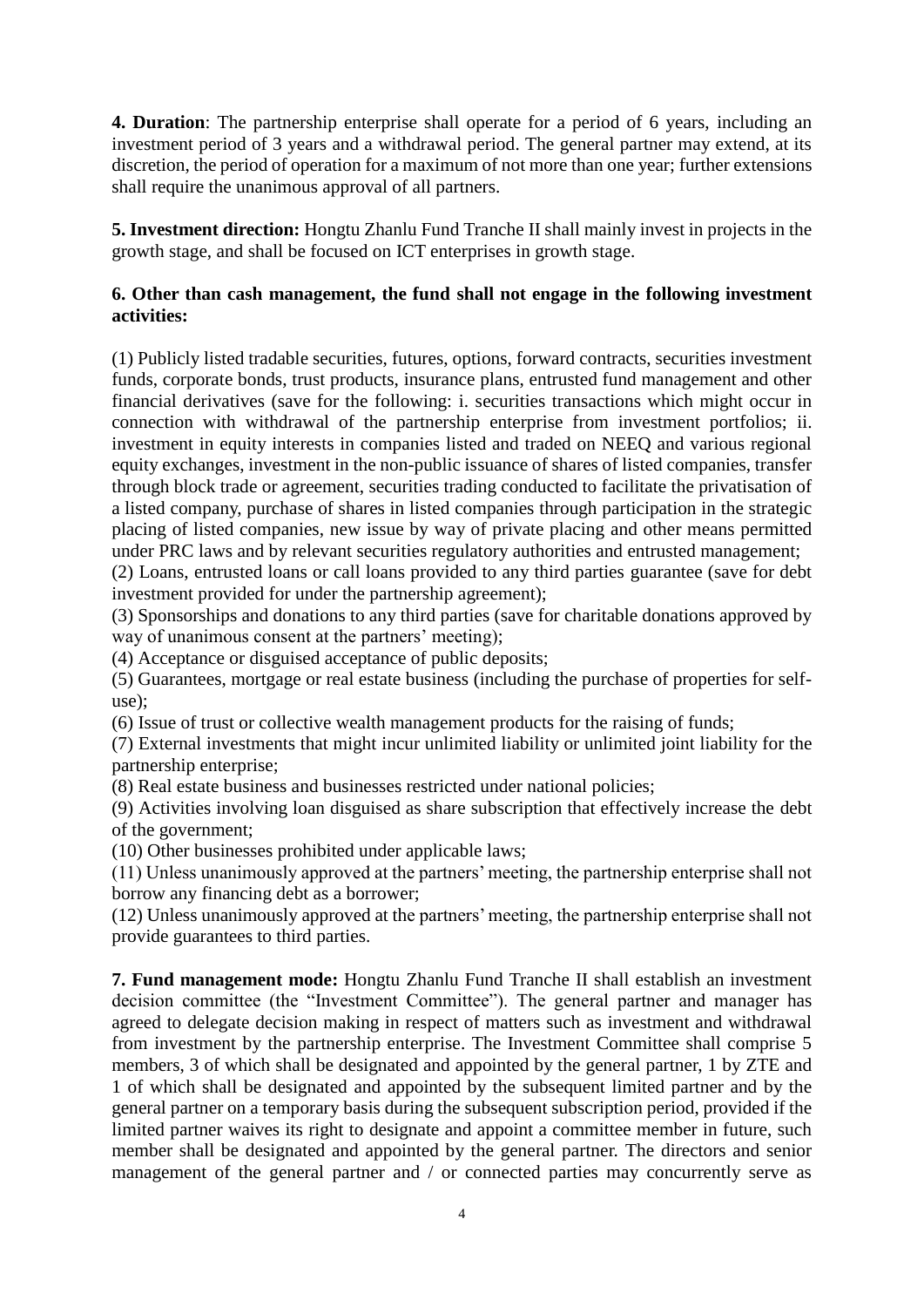members of the Investment Committee. Members of the Investment Committee shall not receive any remuneration from the partnership enterprise. Voting of the Investment Committee shall be conducted by way of open ballot. Each committee member shall have one vote and members who are entitled to vote shall also have the right to express their voting opinions, which should be clearly stated as an opinion in favour of or against the matter concerned. The convening of meetings of the Investment Committee shall require the attendance of all members. Investment decisions to be made by the Investment Committee shall require at least 4 members voting in favour thereof in order to be valid. ZTE shall not be entitled to a veto vote in respect of the proposed investment targets of Hongtu Zhanlu Fund II.

# **8. Distribution of main income of the fund:**

Cash available for distribution derived from the investment income of projects and operating income of investments shall be allocated by the general partner based on the actual operating conditions of the partnership enterprise in accordance with the principle of separate income accounting for individual investment portfolios in the following order:

(1) It shall first and foremost be distributed to all partners investing in such investment portfolio according to the percentage of equity interests in project investment (the percentage of paid-up capital contribution), until the cumulative amount of distribution received by each partner hereunder is equivalent to the amount of investment cost for such investment portfolio allocated to such partner (amount of investment cost for such investment portfolio allocated to a partner  $=$  investment cost of the investment portfolio x percentage of equity interests in project investment of the partner).

(2) Secondly, the balance, if any, shall be distributed to all partners investing in such investment portfolio according to the proportion for distribution stipulated in the partnership agreement, until the cumulative amount of distribution received by each partner hereunder is equivalent to 6%, the project threshold income of such partner.

(3) Thirdly, the balance, if any, shall be distributed to the general partner and ZTE in the proportion of 60%: 40%, until (i) the cumulative amount of distribution received by the general partner hereunder is equivalent to: the cumulative amount of distribution received by all partners under the preceding paragraph (2)  $\div 80\% \times 12\%$ , and (ii) the cumulative amount of distribution received by ZTE hereunder is equivalent to: the cumulative amount of distribution received by all partners under the preceding paragraph  $(2) \div 80\% \times 8\%$ .

(4) Finally, the balance after distribution described in the foregoing, if any, shall be distributed as to 80% to all partners according to the percentage of equity interests in project investment, 12% to the general partner as profit sharing for the general partner, and 8% to ZTE as special distribution.

# **9. Major expenses of the fund:**

Management fee payable to the fund manager: the annual management fee payable by the limited partners to the general partner shall be computed on the basic combined annual rate of the total amount of paid-up capital contribution less the principal amount of investments in divested projects.

# **10. Withdrawal from the fund:**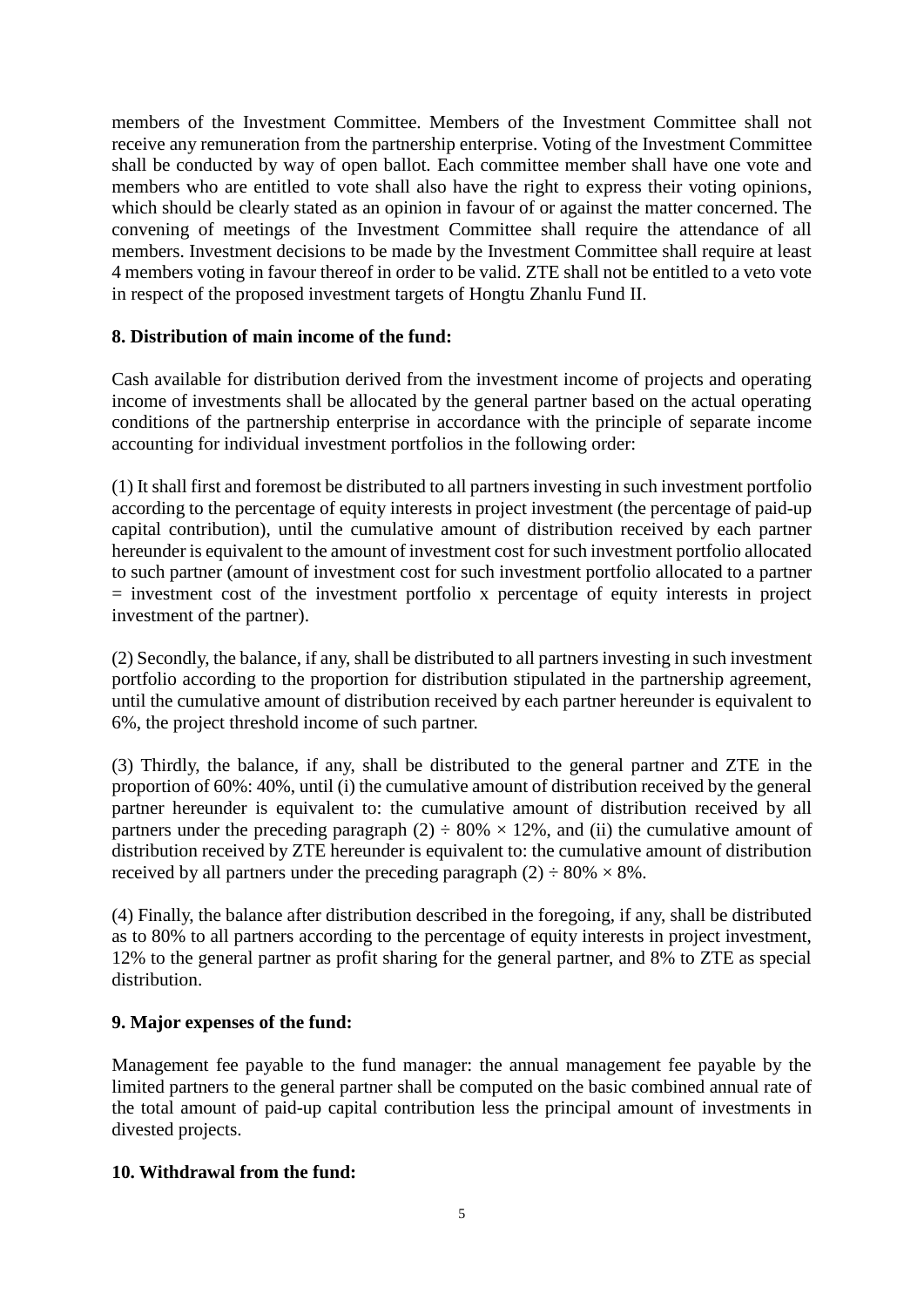Upon the conclusion of the period of operation, withdrawal will be facilitated through the liquidation of the fund; during the period of operation, limited partners may withdraw by retiring from the partnership or transferring their equity interests.

In the event of any transfer of the partnership interests by the limited partner to its associates, the general partner and other partners shall not be entitled to any first right of refusal.

#### **11. Fund accounting:**

The general partner shall maintain accounting books reflecting the transaction items of the partnership enterprise in compliance with applicable laws during the statutory period as the basis for the submission of financial statements to the limited partners.

#### **12. Effectiveness of agreement:**

From the date on which the agreement has been signed by all partners under the seal.

**13. Date of execution of the agreement:** Huizhou Hongtu, Shenzhen Capital and ZTE sign the "Shenzhen Hongtu Zhanlu Equity Investment Partnership Enterprise Tranche II (Limited Partnership) Partnership Agreement" (《深圳市紅土湛盧二期股權投資合夥企業(有限合 夥)合夥協議》) on 25 April 2022.

The information set out above is subject to the finalised partnership agreement signed by the partners and approved by the industrial and commercial administration authorities.

# **IV. Statement on possible competition in the same business or connection transaction arising from the investment in Hongtu Zhanlu Fund Tranche II and other statement**

Hongtu Zhanlu Fund Tranche II is principally engaged in equity investments. It is not involved in competition in the same business or connected transaction at the current stage. In the event of any changes in the future, due procedures shall be performed in accordance with pertinent laws and regulations.

During the 12 months immediately preceding the Investment, ZTE does not have any overraised funds, and there is no case where the over-raised funds are used for permanent replenishment of working capital.

#### **V. Effect on the Company and inherent risks**

The subscription for Hongtu Zhanlu Fund Tranche II by ZTE with capital contributions will gain more investment income with the benefit of the experience and financial strength of professional investment institutions.

Hongtu Zhanlu Fund Tranche II has yet to be established and is required to complete registration as a private fund following its establishment. Hence, it is subject to the risks of not obtaining approval for registration or failure to raise sufficient funds. In addition, it has the risk of failing to achieve the expected income. The Company will pay close attention to the establishment and filing progress of the fund, and urge the management personnel to formulate a complete investment process and a strict risk control process to reduce the risk of the